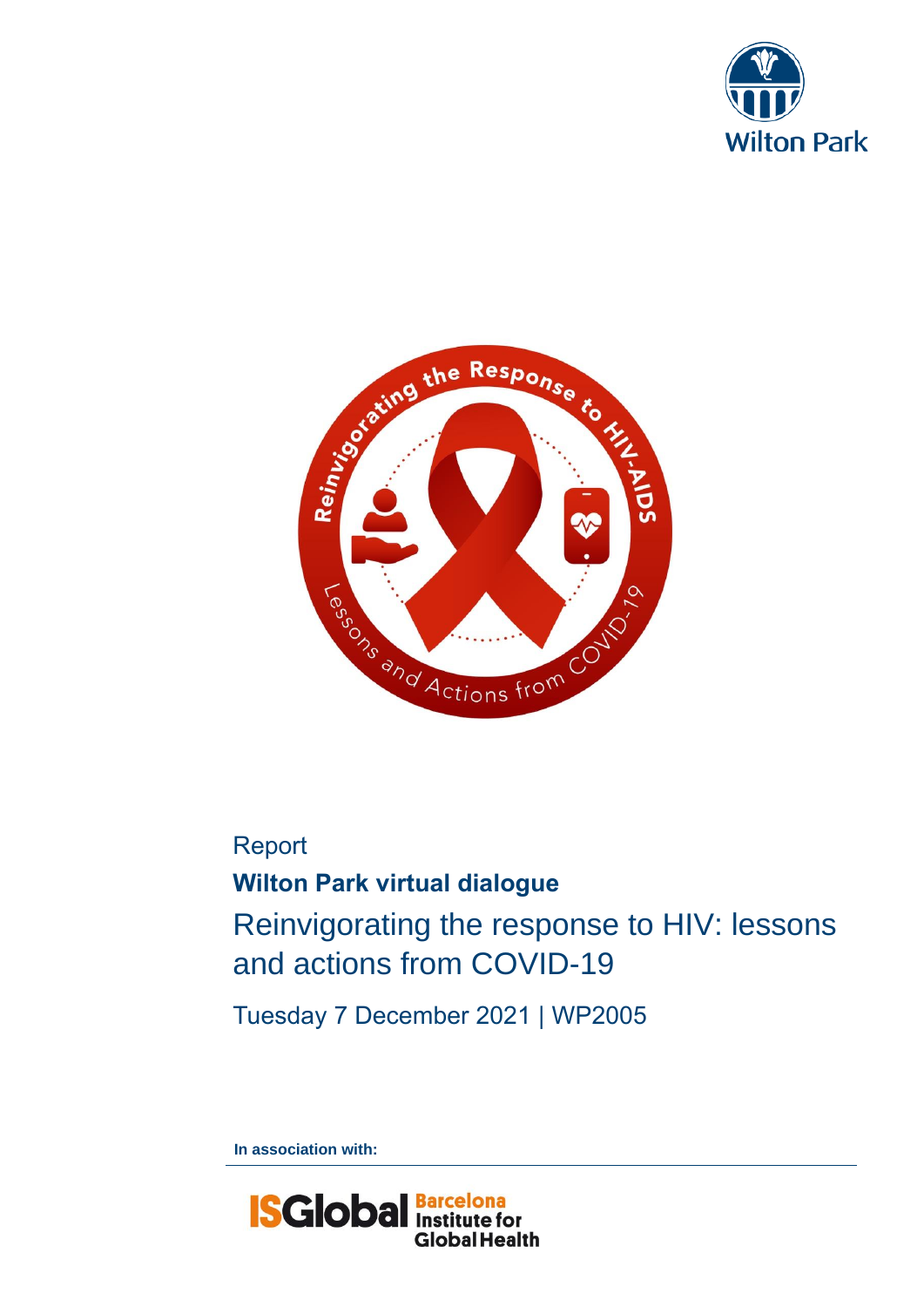

# Report **Wilton Park virtual dialogue** Reinvigorating the response to HIV: lessons and actions from COVID-19

## Tuesday 7 December 2021 | WP2005

**In partnership with the Barcelona Institute for Global Health (ISGlobal)**

## **Executive Summary**

[This Wilton Park virtual dialogue](https://www.wiltonpark.org.uk/event/reinvigorating-the-response-to-hiv-lessons-and-actions-from-covid-19/) convened a diverse group of 29 HIV experts and patients to discuss the challenges posed during the COVID-19 pandemic for marginalised populations in western Europe and how best to address them.

The COVID-19 pandemic has increased the risk of reversing the gains made towards ending HIV and AIDS. European countries have experienced many similar challenges during the COVID-19 pandemic, for example decreases in the number of people being tested, diagnosed and treated for HIV and increases in mental health issues. These challenges revealed existing weaknesses in health system data monitoring, information systems, and digital healthcare provision.

HIV prevention, treatment and care could greatly benefit from advances in digital health technology. Healthcare digitalisation engenders its own challenges, from a lack of investment and political will to considerations around privacy, trust, and health and technological illiteracies, which become more acute for vulnerable populations such as the elderly, homeless, migrant populations and people who inject drugs. To optimise the potential of digital health for HIV care, a patientcentred care approach is needed. This approach needs to consider individual choice, maintaining some in-person consultation with providers for those who need or desire this, while leveraging the opportunities of digital tools (e.g. telemedicine). Such a model holds great potential for improving testing, diagnostic, treatment, and monitoring capabilities.

This summary report marks the start of a process to develop a roadmap that will include an integrated, patient-centred HIV digital health consensus statement for health system decisionmakers. These findings can inform policy and care provision that seek to utilise supportive digital health interventions and aim to make current HIV models of care more patient-centred for the approximately 37.6 million people globally living with HIV.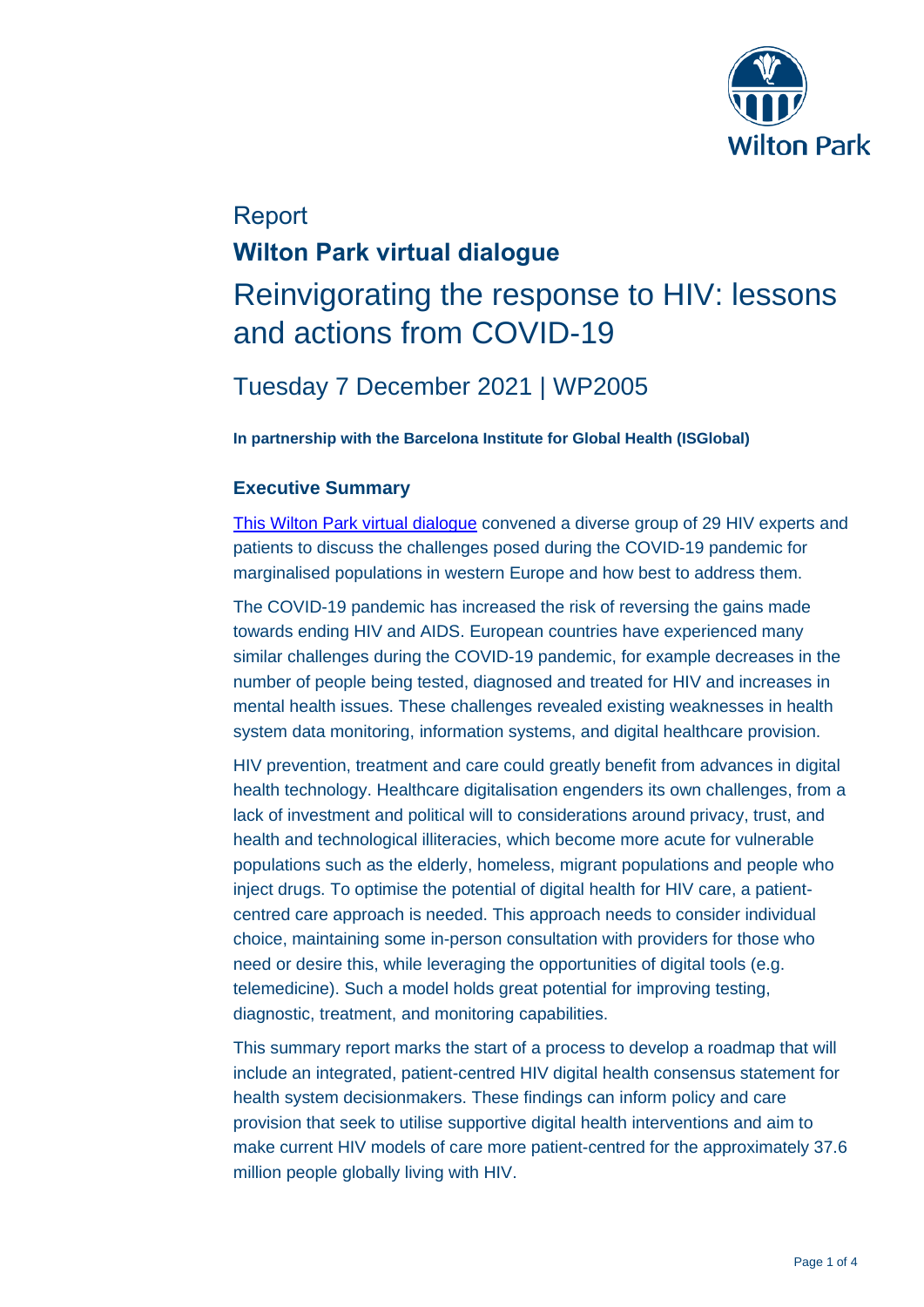### **Introduction**

In Europe, HIV programmes and policy have been largely side-lined by the COVID-19 pandemic, setting back progress on reaching the WHO/UNAIDS three 90s targets and advances in addressing the long-term health of people living with HIV (PLHIV). Global thought leaders recognise the need for health systems to address issues affecting longterm health, including multimorbidity, polypharmacy and experience of symptoms affecting health-related quality of life, as set out in a global HIV consensus statement launched at the International AIDS conference in July 2021<sup>1</sup> and the new UNAIDS global strategy.<sup>2</sup> While the potential of digital health to address such issues as part of routine HIV care has been recognised.<sup>2</sup> discussion of other issues arising from implementing a digital health transformation in HIV care has been largely absent.

At the same time, there has been a rapid development and implementation of digital health applications in response to the COVID-19 pandemic, driven in part by a reduction in access–via policy, care triage and individual choice–to hospitals and clinics, which were often overcrowded and understaffed. While the increased use of digital health technology has helped ameliorate some burdens in health service delivery, it is not a panacea.

This report presents the expert group's findings organised by thematic sessions, covering the impact of COVID-19, alignment with patient-centred care, and next steps to elucidate important emerging issues concerning digital HIV services and PLHIV, from confidentiality and privacy to digital literacy, and access to technology, especially among vulnerable groups such as elderly, homeless, migrant populations and people who inject drugs.

## **Scene-setting: The impact of COVID-19 on PLHIV and at-risk communities**

- 1. Public health systems have been unable to ensure full access to essential HIV services during the COVID-19 pandemic, including for vulnerable groups, with decreases in prevention, testing and treatment services reported across Europe, including in settings with low PrEP access.
- 2. PLHIV previously in care have been lost to follow up and many care providers lack resources to relink them to care, which will implicate the timely detection and diagnosis of comorbidities common with HIV for a segment of the population.
- 3. There is an acute need for attention to mental health, as there is abundant evidence of increases in depression, anxiety, and other mental health issues among PLHIV as well as factors that affect mental health, such as the use of alcohol and other drugs.
- 4. Community-based services have demonstrated resilience in providing access to HIV services across countries and should be integrally involved in the development and implementation of resilience strategies and responses.

## **Learnings in digital health and implementing a patient-centred care approach**

5. In a digitalised world in which 60% of all people are connected online, including 300 million new users since the start of the COVID-19 pandemic, the health sector must integrate telehealth and digital technologies within routine service delivery.

<sup>1</sup> Lazarus, J.V., Safreed-Harmon, K., Kamarulzaman, A. et al. Consensus statement on the role of health systems in advancing the long-term well-being of people living with HIV. *Nat Commun* 12, 4450 (2021). <https://doi.org/10.1038/s41467-021-24673-w>

<sup>2</sup> UNAIDS. End Inequalities. End AIDS. Global AIDS Strategy 2021-2026[. https://www.unaids.org/en/Global-](https://www.unaids.org/en/Global-AIDS-Strategy-2021-2026)[AIDS-Strategy-2021-2026](https://www.unaids.org/en/Global-AIDS-Strategy-2021-2026)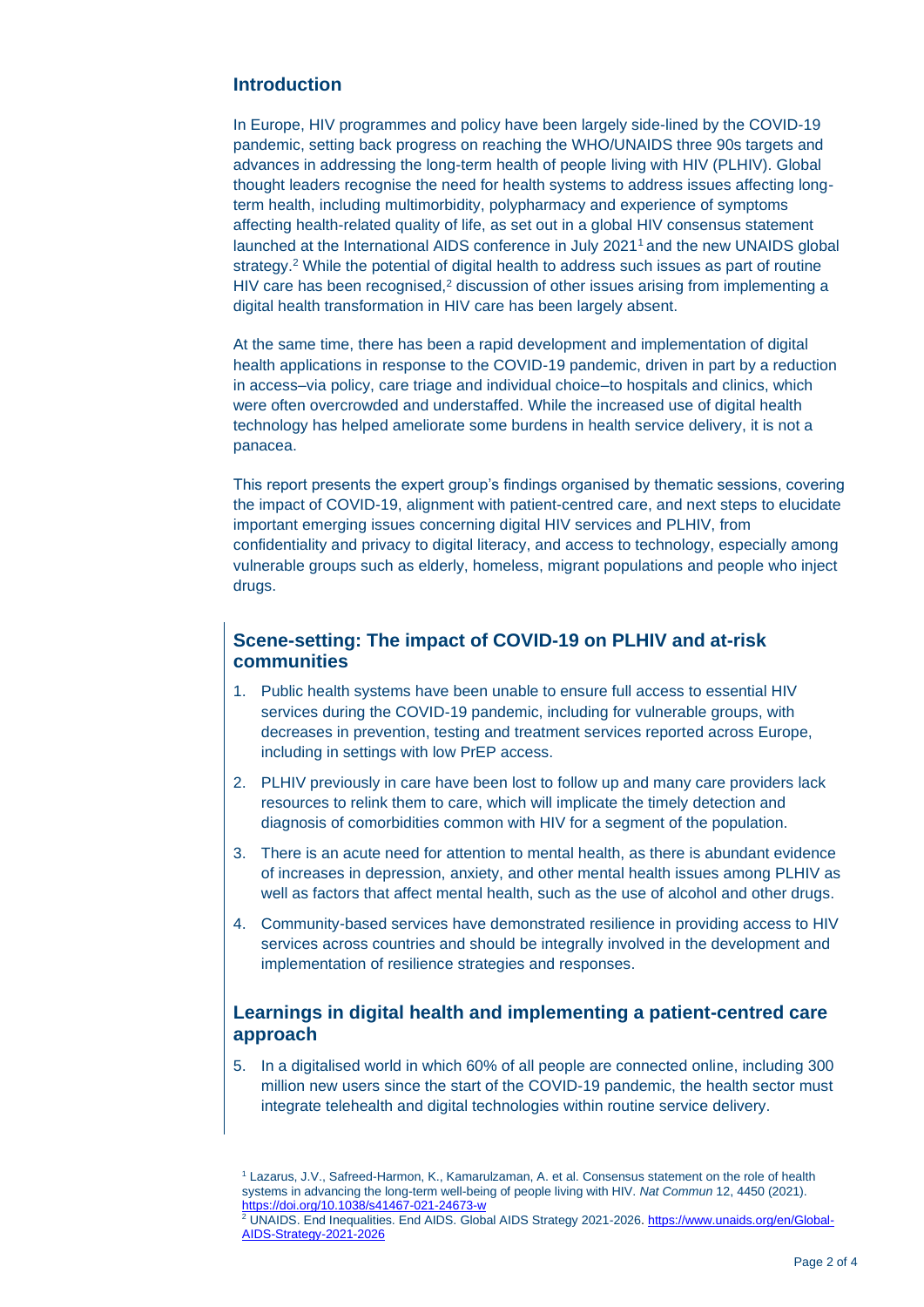- 6. Accelerated digital changes can have advantages for health systems by promoting equitable access to quality services and facilitating more personalised care.
- 7. Risk and dangers including cyber security, privacy, data ownership, and the re-use of data are critical considerations and must be considered throughout the design and implementation of digital interventions.

#### *Improving individual health*

- 8. Digital health technologies, such as mobile applications, can improve access to HIV services, including teleconsultation which has been a key care platform during the COVID-19 pandemic.
- 9. The collection of biomarkers digitally can be used to develop timely and personalised healthcare interventions.
- 10. These technologies may also allow providers to look at the health of people in a holistic way including mental health, sleep, exercise and diet, which can be highly beneficial for PLHIV.
- 11. Digital platforms can support the collection and analysis of longitudinal patient data, allowing healthcare providers to optimise their time by consulting relevant data shared among multiple providers; such approaches can be most beneficial for patients with multimorbidity managed by different care providers.
- 12. There are opportunities for technology in the field of HIV/STI prevention to improve access to sexual health knowledge and counselling services among casual sex, sex work, drug use, and chemsex networks.

#### *Population-level implications*

- 13. The field of HIV has effectively implemented digital health technologies, for example to educate populations on stigma and pre-exposure prophylaxis, to facilitate outreach for testing services to at-risk groups, and to monitor treatment. Though the field is well positioned to expand on this progress, there is a digital divide between countries, regions and ages.
- 14. Despite the growing potential of health technologies, health and technological illiteracies remain global barriers to their use. Digital health technologies for PLHIV should consider engagements that create nudges for content, include treatment reminders, provide coaching and community, and improve the communication of accurate information between patients, providers, and policy experts.
- 15. Health inequalities should be monitored and addressed in national strategies, and digital approaches evaluated to determine the positive and negative impacts these approaches may have on inequities.
- 16. Preparedness and resilience for future pandemics requires aggregate data on the effectiveness of interventions as well as their ability to maintain or improve access to services during crisis e.g. via teleconsultation, chat systems, and chatbots.

#### *Privacy issues*

- 17. Data privacy for patients both at hospital or from their homes is not the same for PLHIV compared to the general population or people with other conditions, due to pervasive HIV-related stigma.
- 18. Strict HIV data protection laws may need to be reviewed in an era of increasingly expanding digitalisation to strengthen data privacy without inhibiting data use to improve population and individual health.